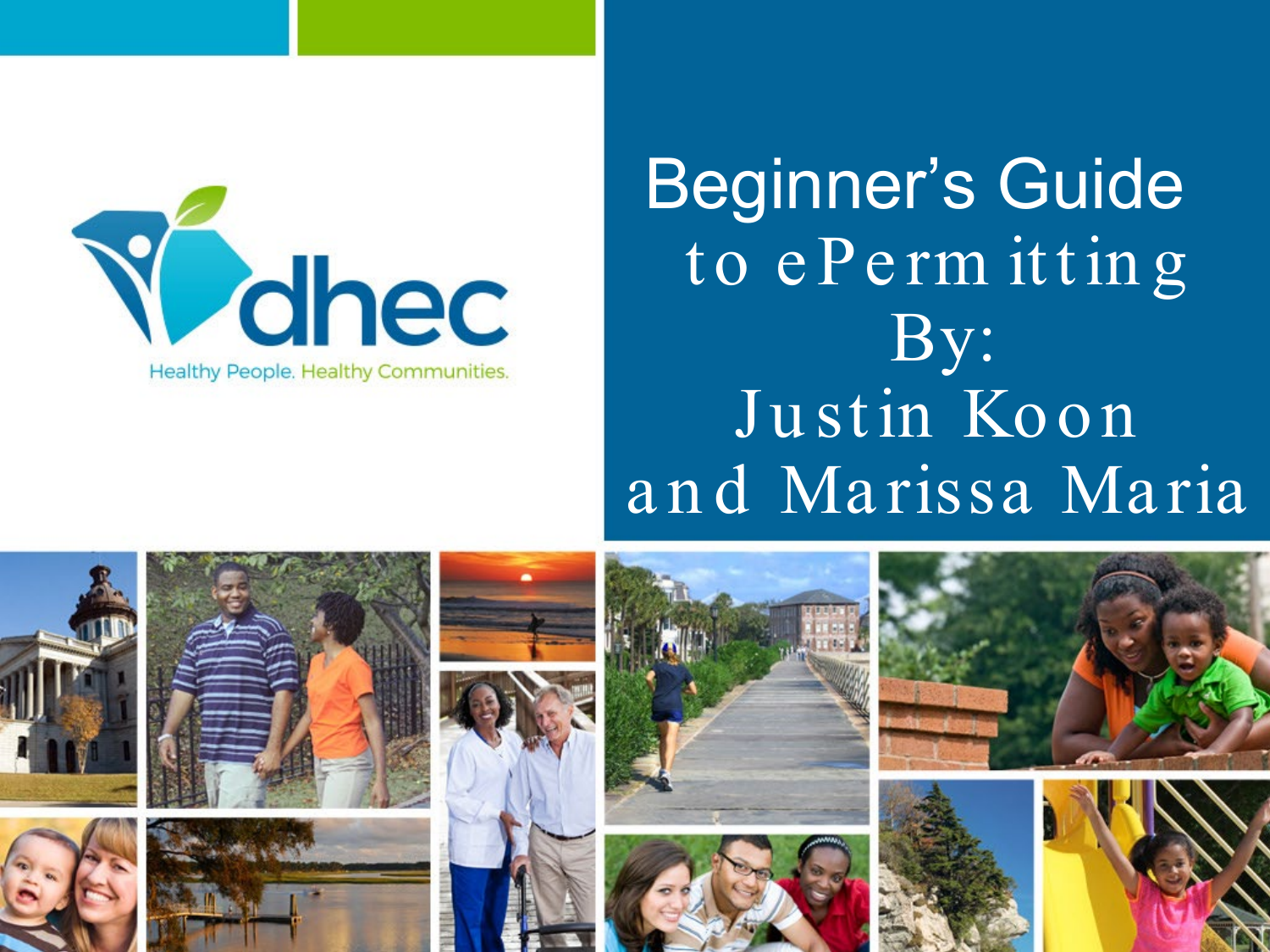

Today's Topics PERMITTING- JUSTIN  $\triangleright$ What is ePermitting

- $\triangleright$ Training
- How will it affect you
- $\triangleright$  Form s
- Cross-Media Electronic Reporting Rule (CROMERR)
- $\triangleright$ Schedules

INSPECTIONS - MARISSA What is Different Glance at Digital Form s  $\triangleright$  Receiving the Inspection  $\triangleright$  Going Live Externally  $\triangleright$ Training Resources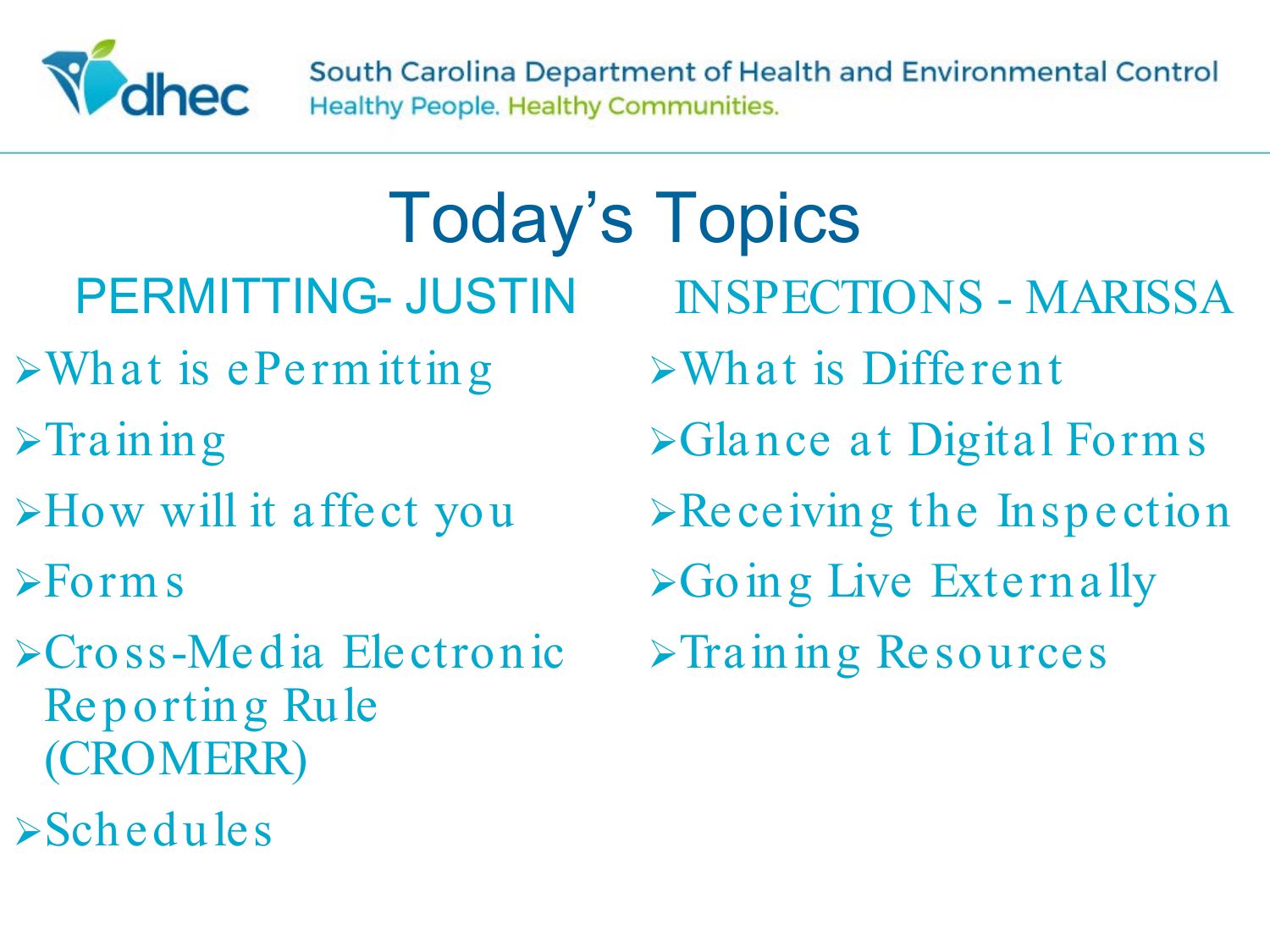

# What is e Perm itting

ePermitting is DHEC's online platform for environmental permitting, licensing, registration, reporting, monitoring, complaints, compliance, and enforcement. It is designed to support the full regulatory lifecycle while allowing our customers to do business with the agency through the platform; among many other features.

https://scdhec.gov/environment/ePermitting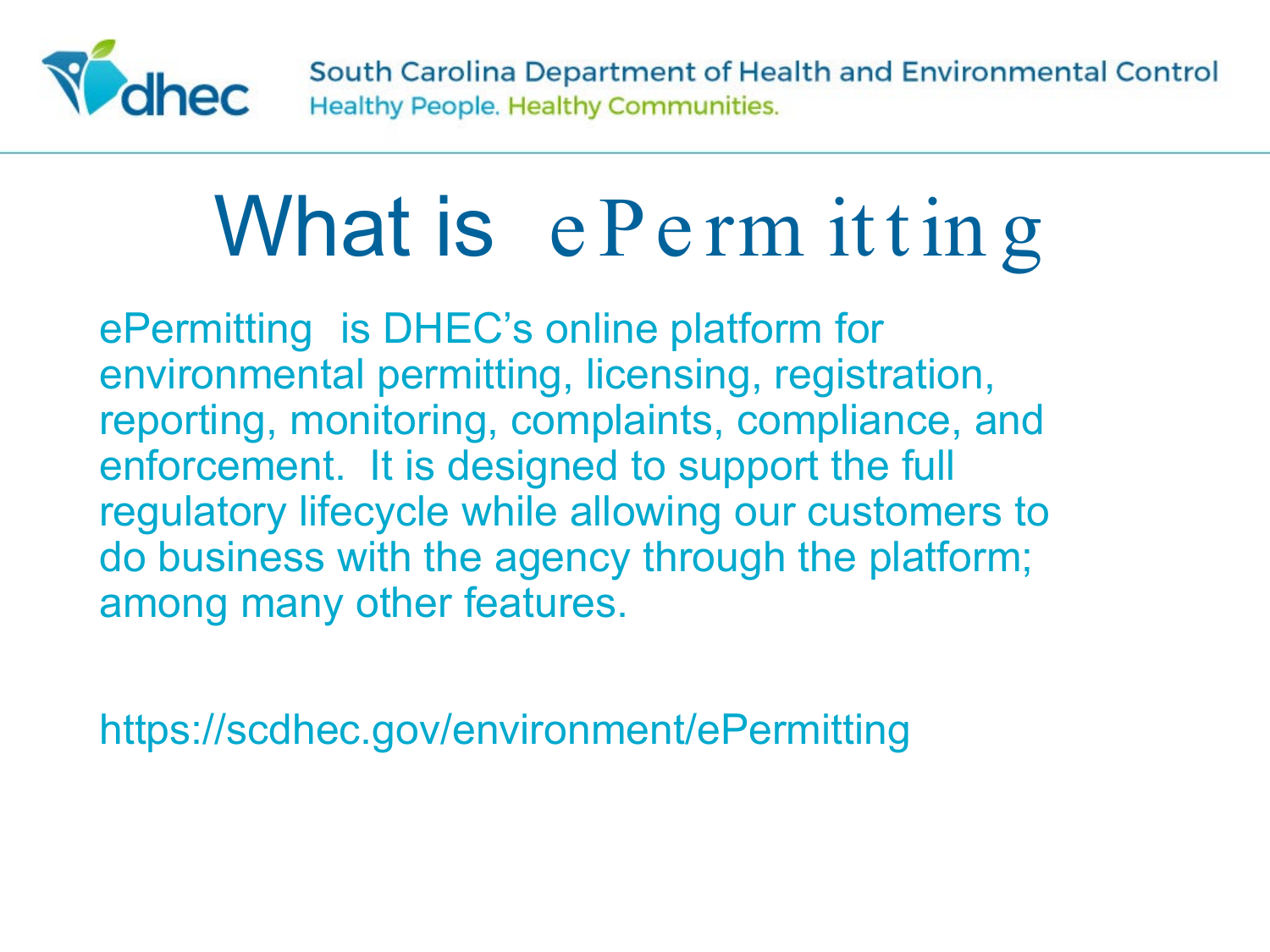

# **Training**

The Department has established the following website to provide information and basic training for how to use the system:

https://scdhec.gov/environment/ePermitting/training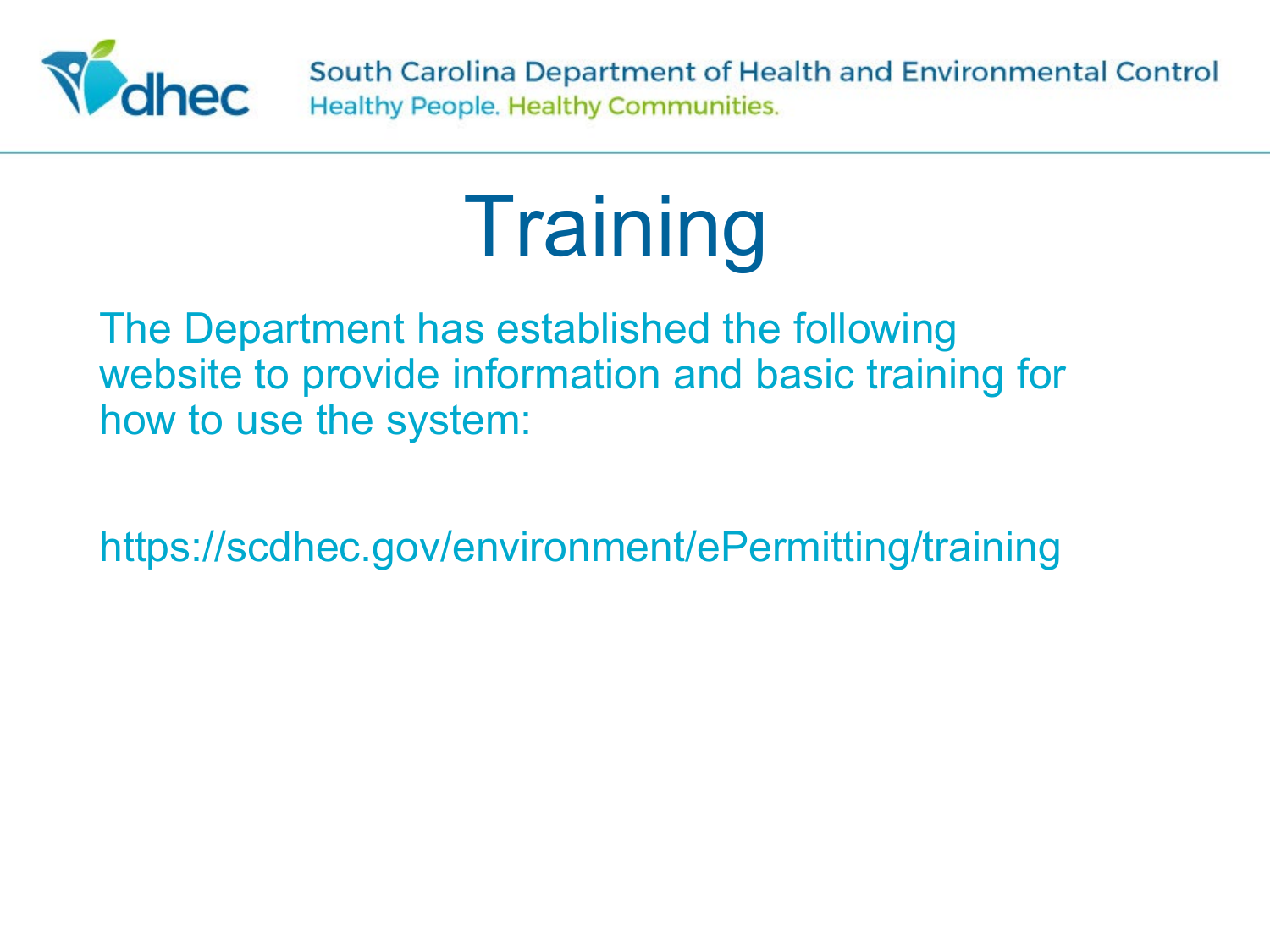DHEC has developed trainings to help users with navigating the ePermitting system.

Because the move from the department's previous database is complex, programs will not all move to ePermitting at the same time. As programs move forward with the shift, they will communicate with their impacted users about training, how to access the system, and what to look forward to as users begin to use the new system. If you have any questions, please contact us.

#### · Videos

All videos can be seen on our YouTube ePermitting playlist.



#### Downloads & Links

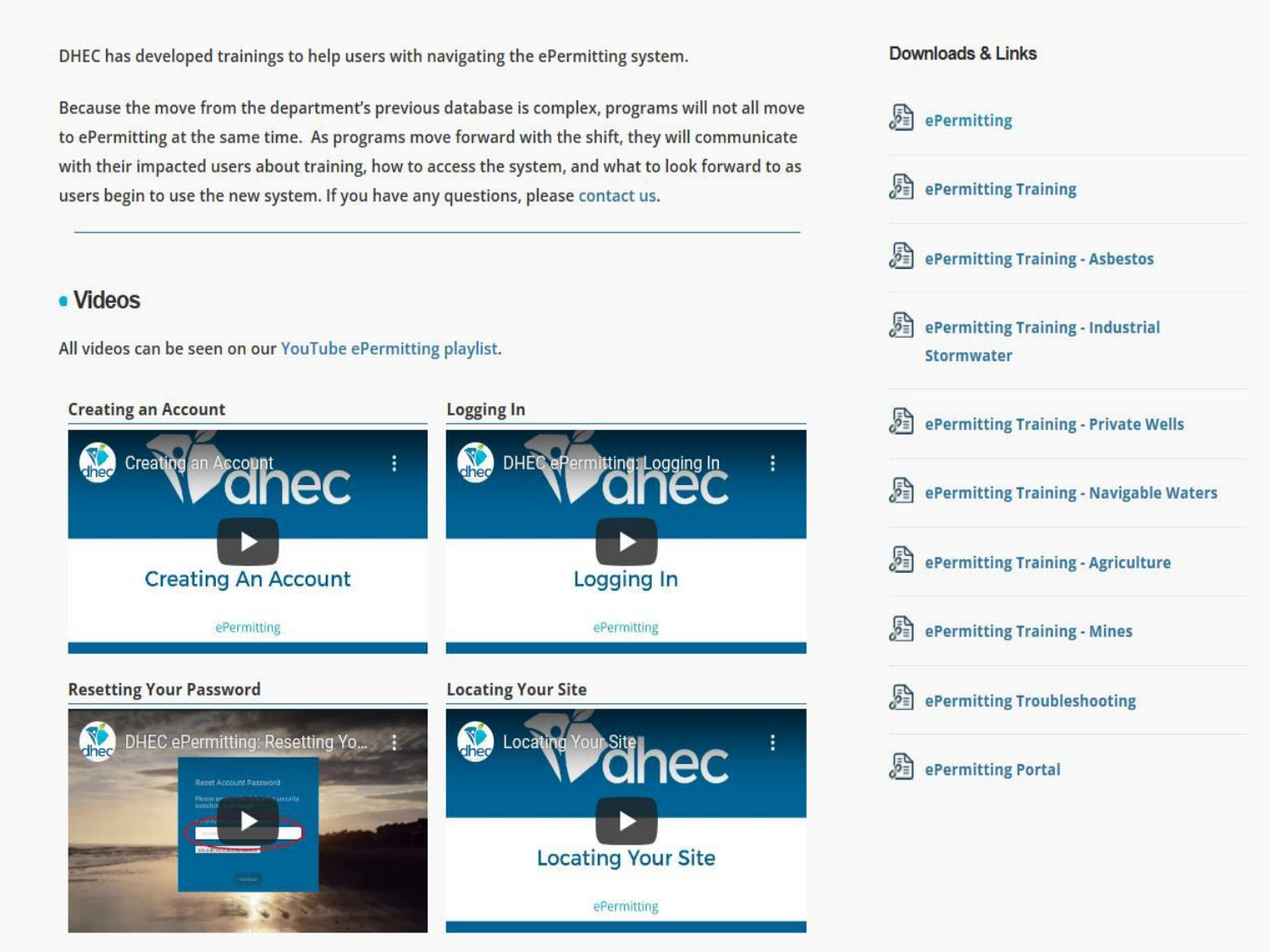

### How e Perm itting Affects You

**>Hard copies are no longer required** All digital submittals in pdf format

Digital forms require you to provide more information

Extra certification process for MSW Landfills EPA Requirement for Electronic Submittals **>CROMERR** 

**≻Track application progress** Workflows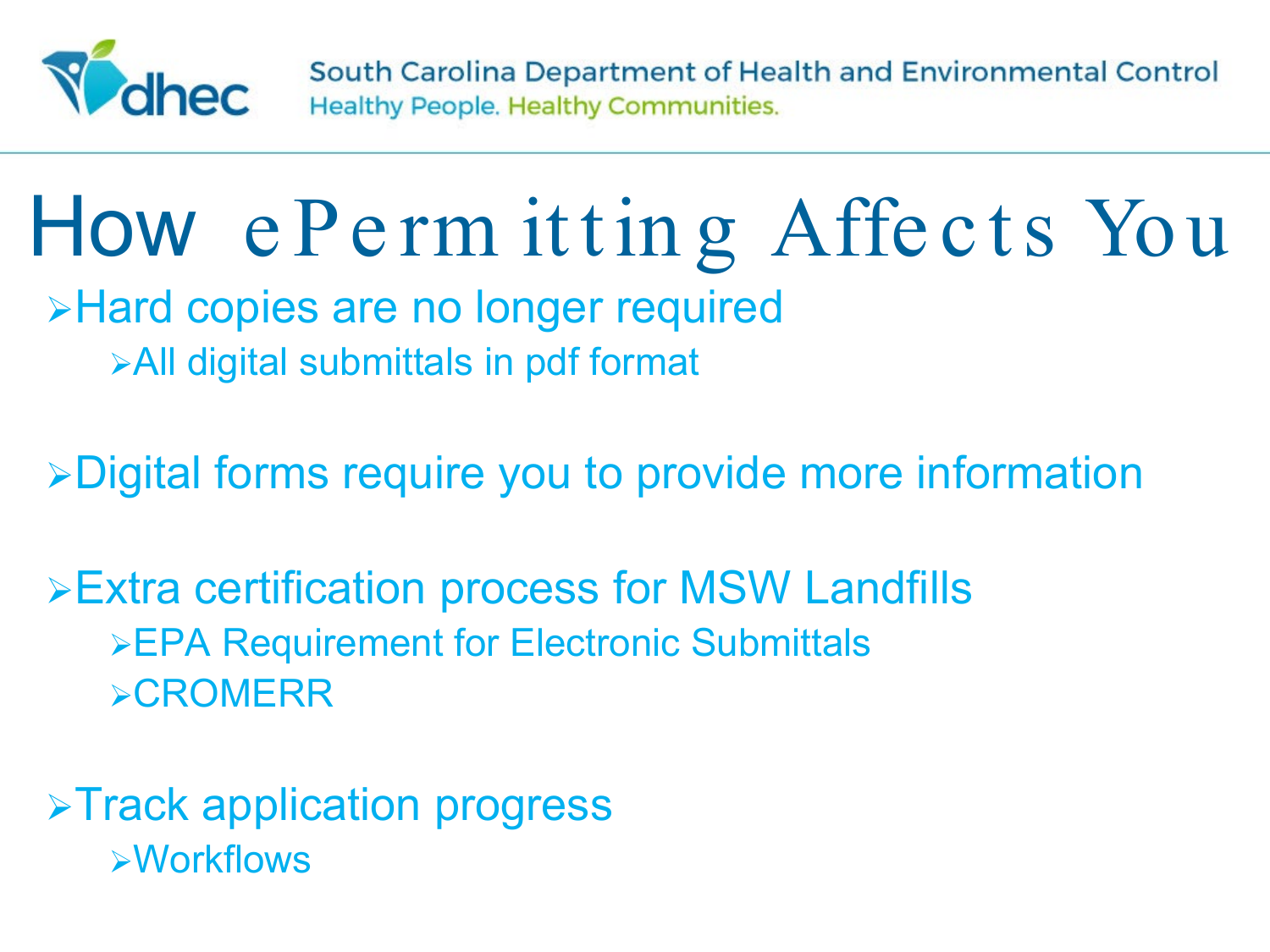| $\overline{\mathbb{G}}$ .              | Class 2 & 3 Landfill Determinations Process (LDP) Modification     | In Process |
|----------------------------------------|--------------------------------------------------------------------|------------|
| $\begin{array}{c} \square \end{array}$ | County Notification                                                | Complete   |
| $\begin{array}{c} \square \end{array}$ | Administratively Complete Letter                                   | Complete   |
| $\Box$                                 | Documentation of Applicant's Notification                          | Complete   |
|                                        | --Receipt of Green Cards                                           | Complete   |
| $\Box$                                 | -- Affidavit of Publication                                        | Complete   |
| $\Box$                                 | Consistency Review                                                 | Complete   |
| O.                                     | Demonstration of Need Review                                       | Complete   |
| $\Box$                                 | • Receipt of Zoning Letter                                         | Unstarted  |
| $\Box$                                 | • Technical Review                                                 | Unstarted  |
| $\Box$                                 | . Notice of Draft Determinations (Project noticed for 30 days)     | Unstarted  |
| $\Box$                                 | • -- Publish in Newspaper (a)                                      | Unstarted  |
| $\Box$                                 | . Letters sent to adjoining property owners and interested parties | Unstarted  |
| $\Box$                                 | •-Send to County (a)                                               | Unstarted  |
| $\Box$                                 | . -- Placed on DHEC Website (a)                                    | Unstarted  |
| $\Box$                                 | • Public Hearing/Meeting (Possible if requested)                   | Unstarted  |
| $\Box$                                 | . Final Determinations Issued                                      | Unstarted  |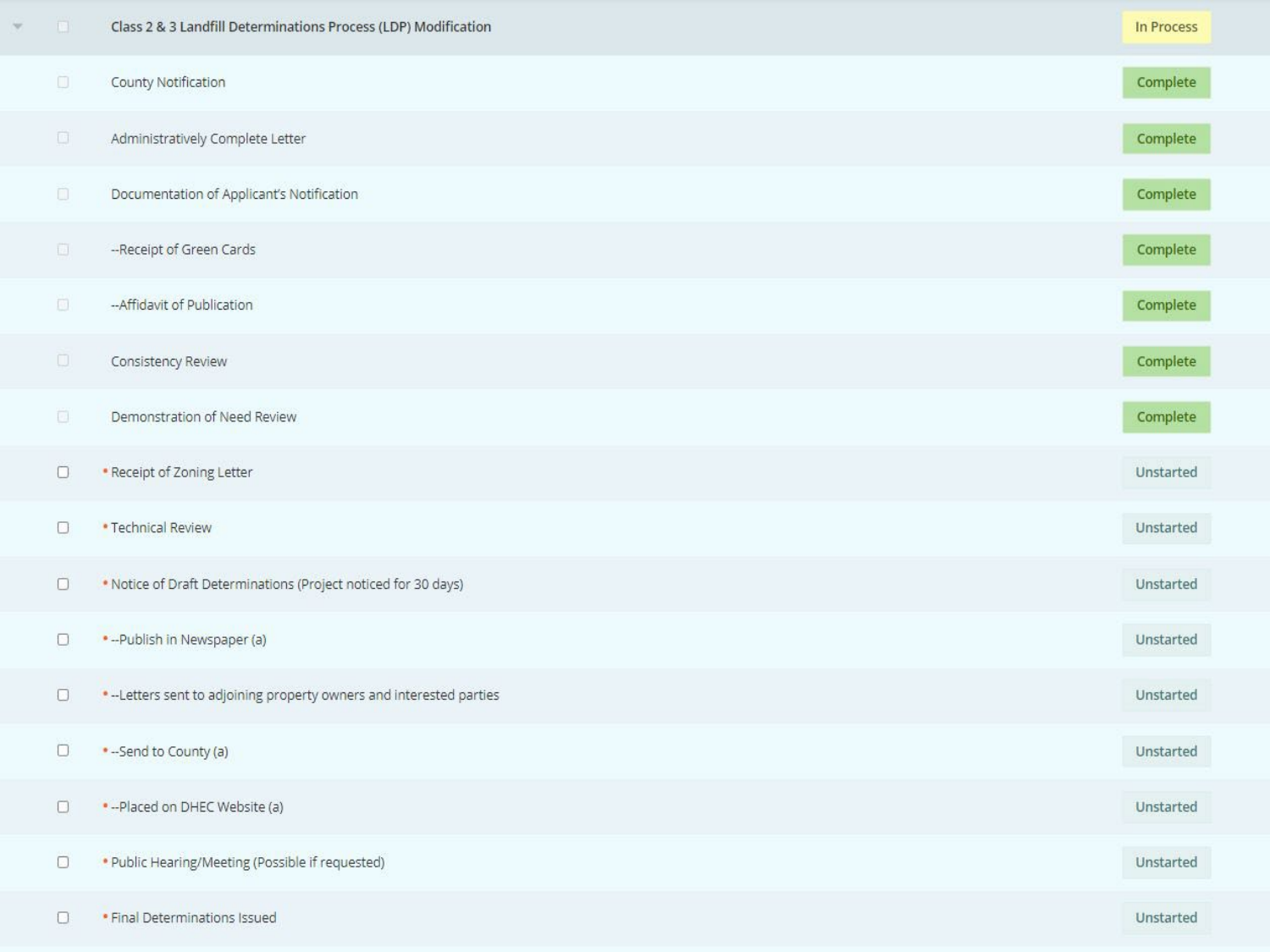

### Forms

- **≻Composting**
- Contaminated Soil
- **Exercice** Encineerator
- Waste Tire Facility
- Land Application
- RD&D
- Used Oil Facility
- Non-permitted Request
- CDRs, Transfer Station, and Processing Facilities
- Oil and Gas Exploration
- Disaster Debris Management
- Monitoring Well
- E-SCRAP
- Class 3 (MSW Only)
- Structural Fill, Class 1, Class 2, and Class 3 (Industrial Only)
- LDP Class 3 (MSW Only)
- **LDP Class 2 and Class 3** (Industrial Only)
- Approximately 90 Different Forms!!!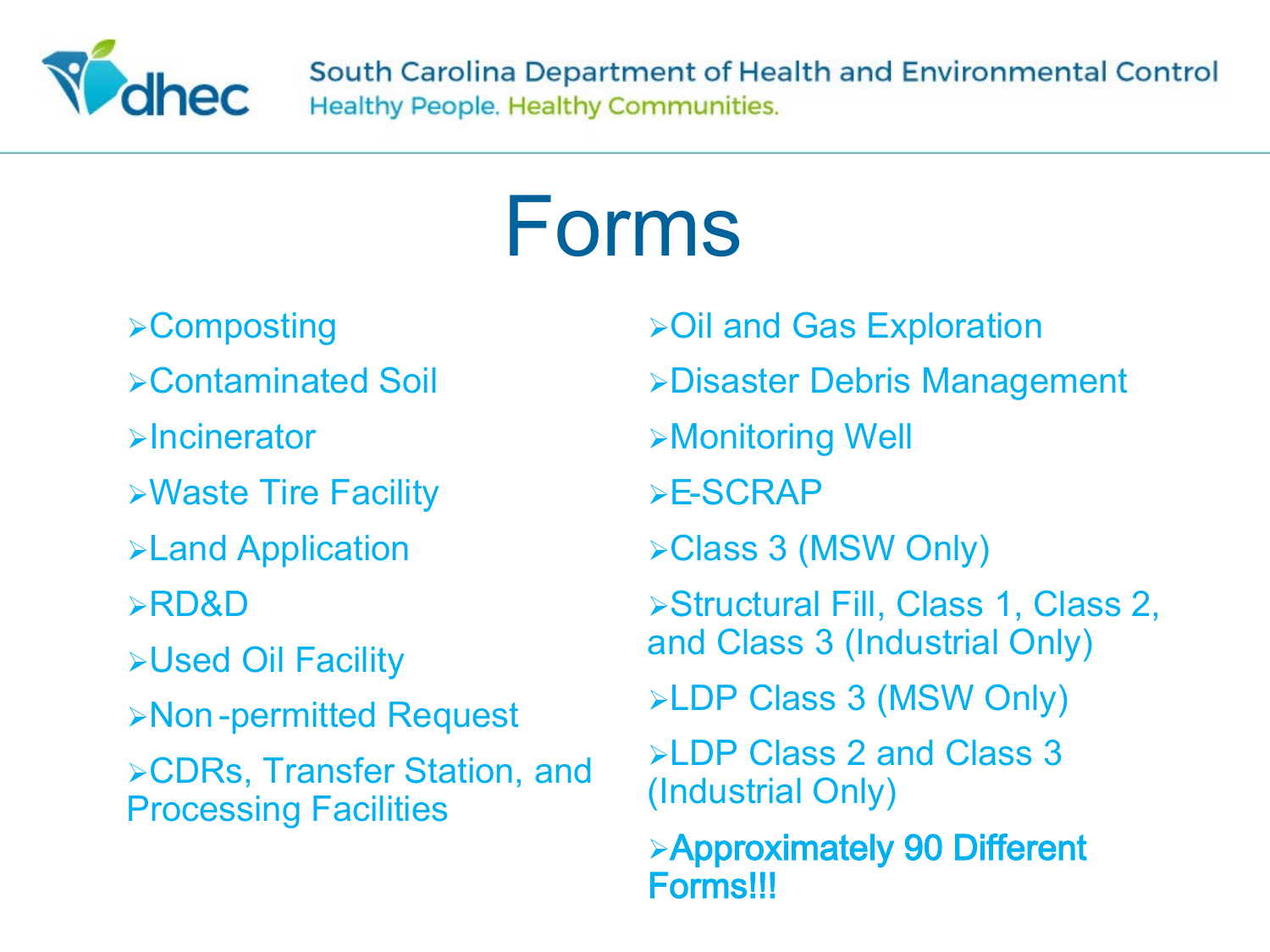

## CROMERR

### **≻This applies to Municipal Solid Waste Landfills ONLY**

- Each site must have a CROMERR approved administrator
- $\blacktriangleright$  Links to the paper copy that needs to be submitted and a docum ent that details what you see in ePerm itting
	- https://scdhec.gov/sites/default/files/m edia/docum ent/CROME RR-Certifier-Agreem ent.pdf
	- https://scdhec.gov/sites/default/files/m edia/docum ent/ePerm itt ing%20\_CROMERR%20Process\_2.pdf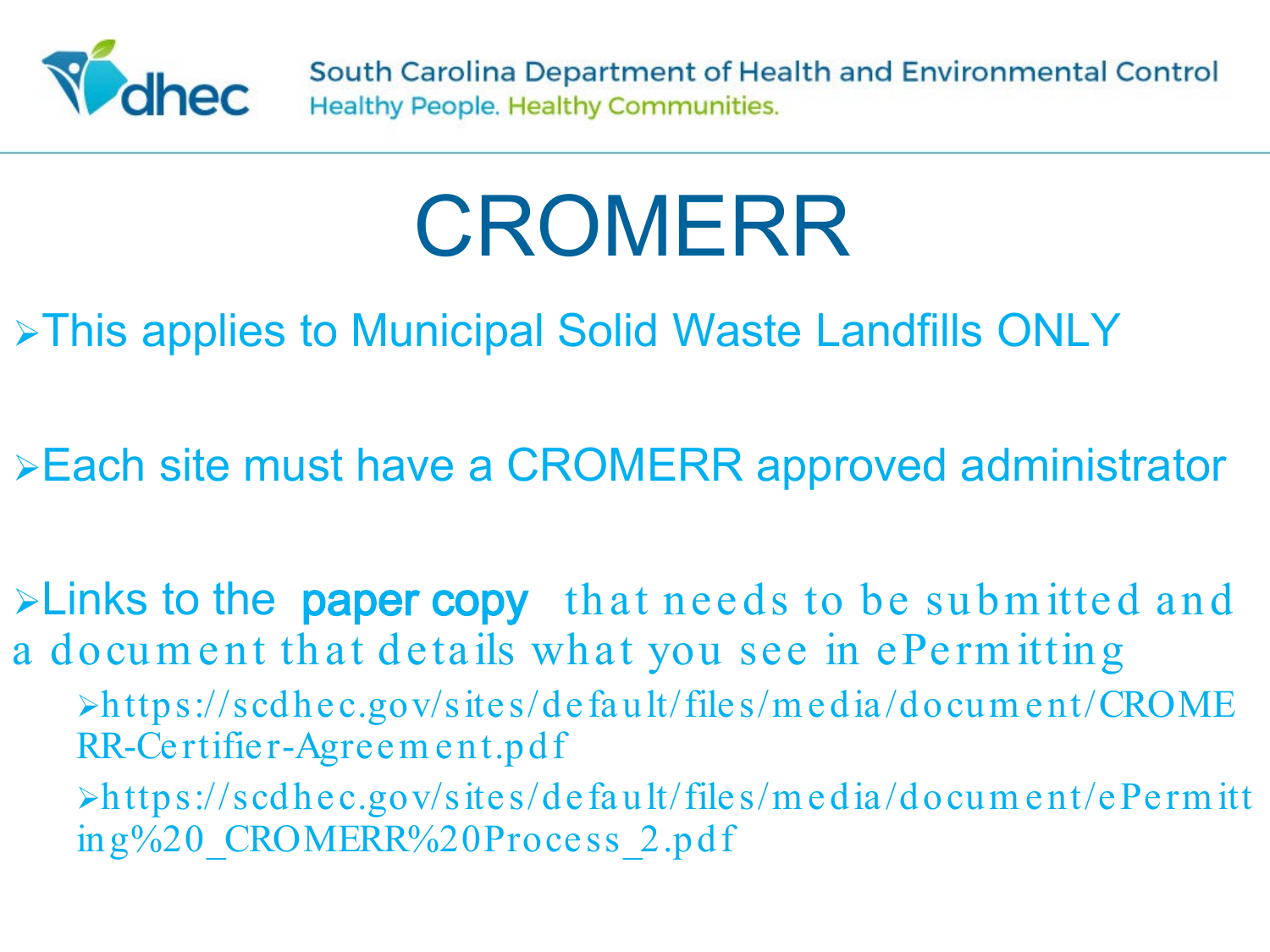

### **Schedules**

### Reports with Established Due Dates

Groundwater/Methane Monitoring Reports Open Area Determinations / Soil Availability Annual Reports for Solid Waste Report Waste Characterizations

#### Landfill Activities with No Due Dates

- Cell Certification
- Closure Certification
- One-Time Waste Disposal
- One-Time ADC
- Update Cost Estimates and Allowable Open Area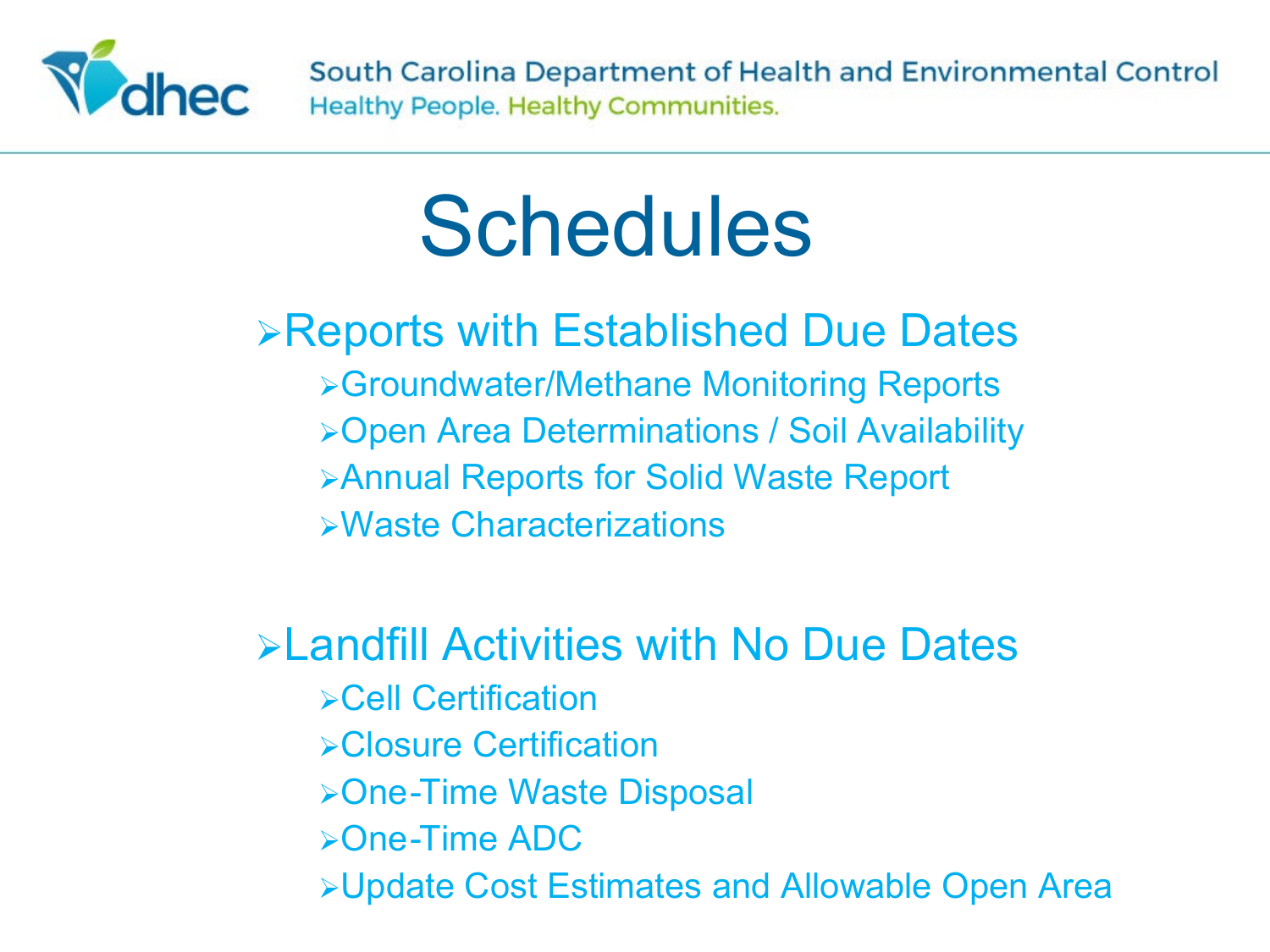

## **INSPECTIONS** Marissa Maria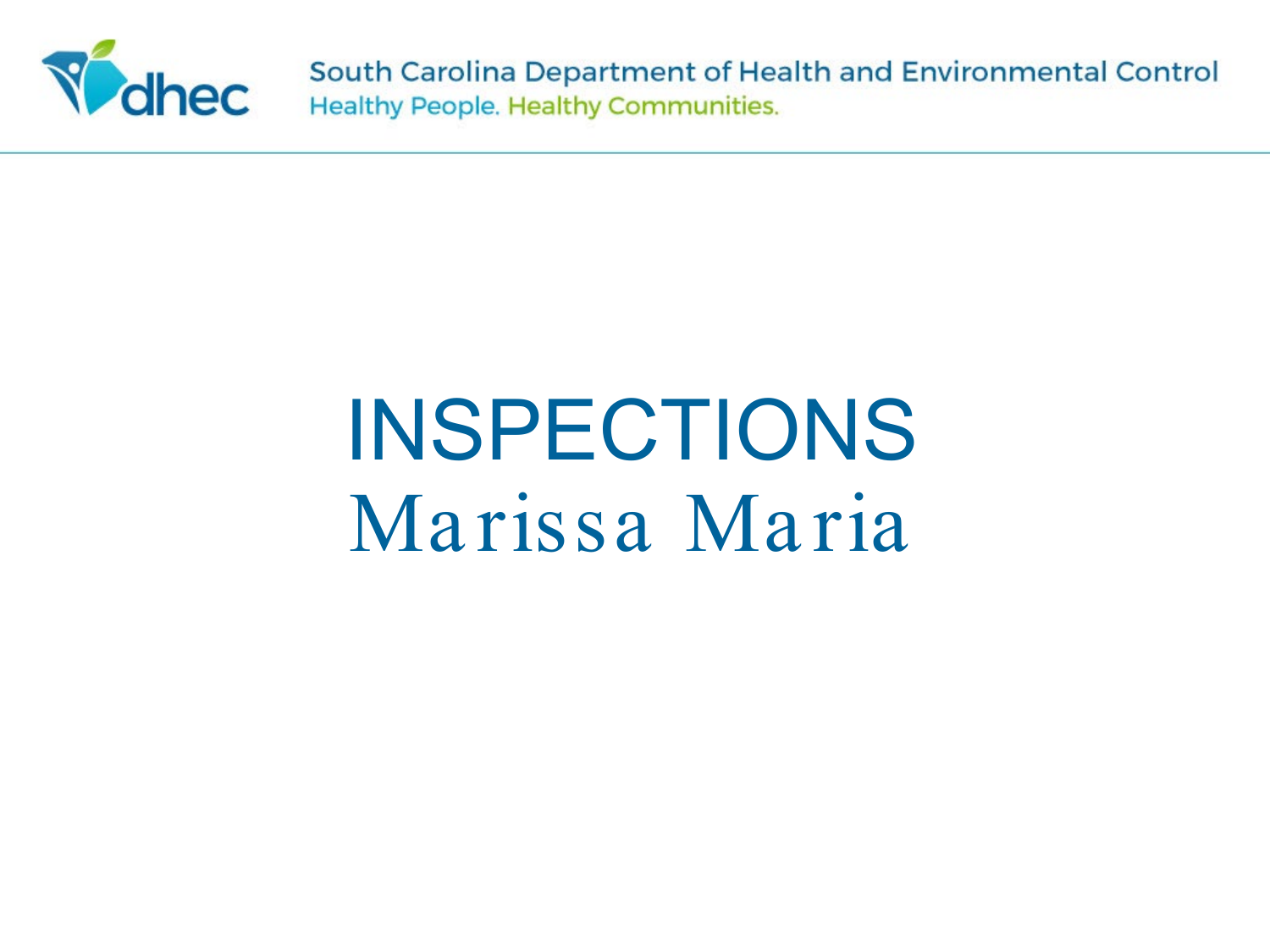

## What is Different?

**>The inspection form has been converted** from hard copy to digital copy

 $\triangleright$  The format of the form has changed

**EXTE:** The form will change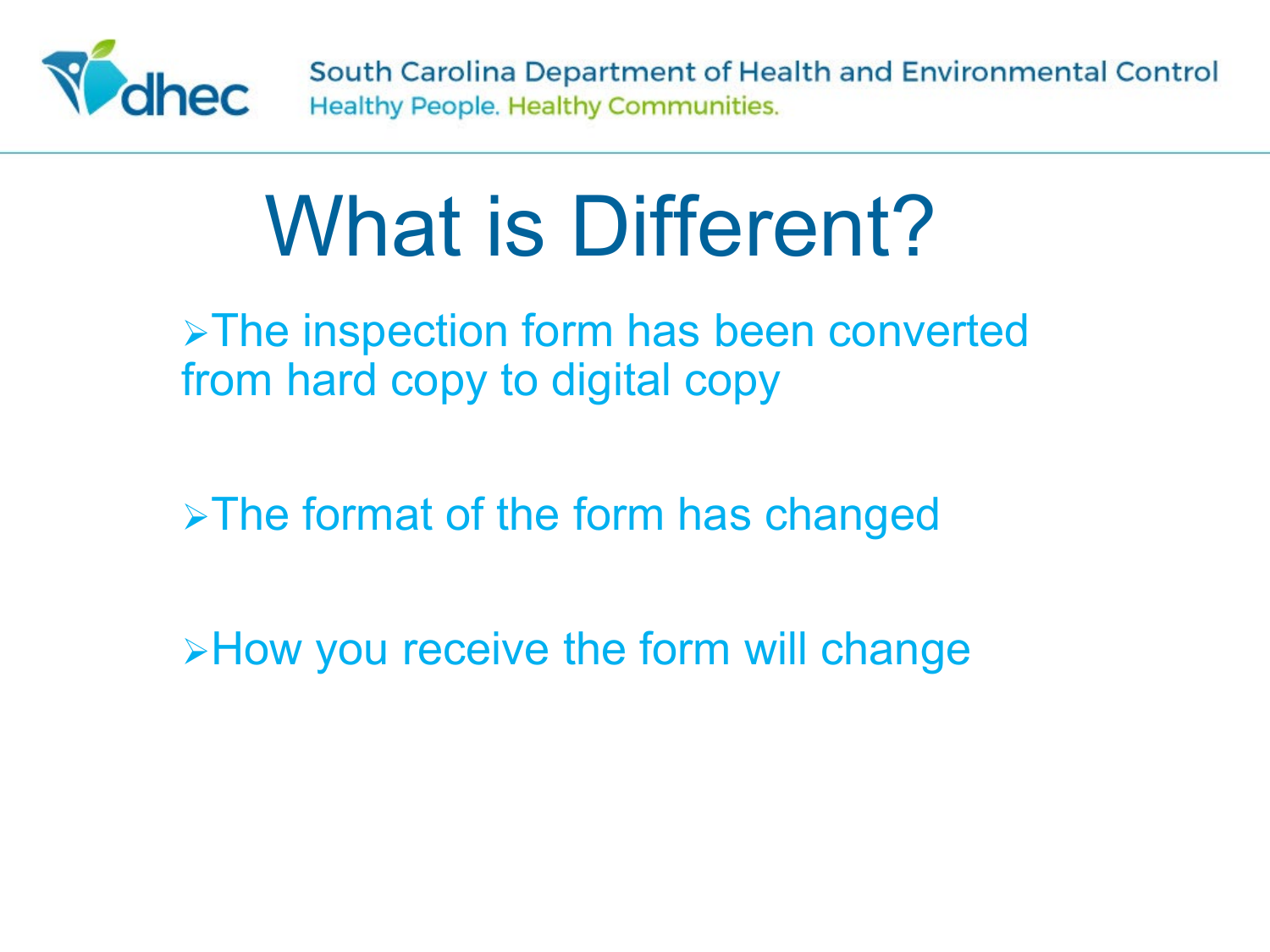

### A Glance at the Digital Forms

- $\triangleright$  A look inside the form
- **>Photographs**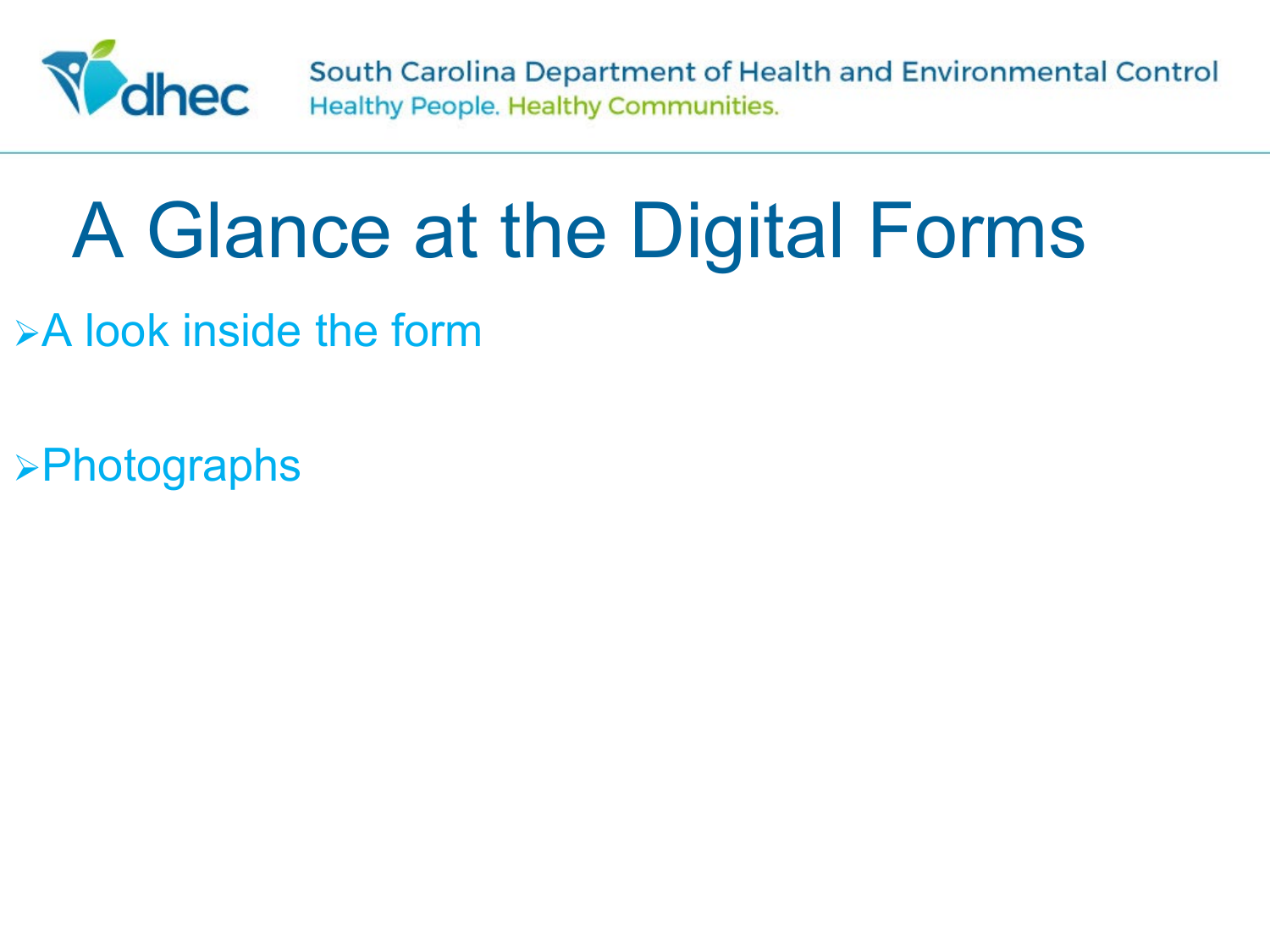Y - Yes: Meets or exceeds regulatory requirements; N - No: Corrective measures recommended that should be fixed by the next inspection or an agreed upon completion date; NA - Not applicable; NI - Not inspected

#### Sign requirements met

Part III.E.1.b - All permitted facilities shall post signs in conspicuous places that are resistant to weather and fading of color that: Identify the owner, operator, or a contact person and telephone number in case of emergencies; Provide the hours during which the facility is open; and list the valid SCDHEC Facility I.D. number(s) for the facility.

| Yes | Not Inspected |
|-----|---------------|
|     |               |

Attendant present

Part III.E.1.a - No incoming waste shall be accepted by the facility unless facility personnel are present to receive the incoming waste.

| Yes | No | Not Inspected |  |
|-----|----|---------------|--|
|-----|----|---------------|--|

#### Access controlled

Part III.D.7 - Access to all permitted facilities shall be controlled through the use of fences, gates, berms, natural barriers, or other means to prevent unauthorized dumping and access.

| Not Inspected |
|---------------|
|               |



#### Required buffers met

Part III.C.1 - All facilities shall comply with the minimum buffers from the operational area of the facility to the listed entities: 200 feet from residences, schools, day-care centers, churches, hospitals, and publicly



#### **Inspection Detail v**  $\bullet$

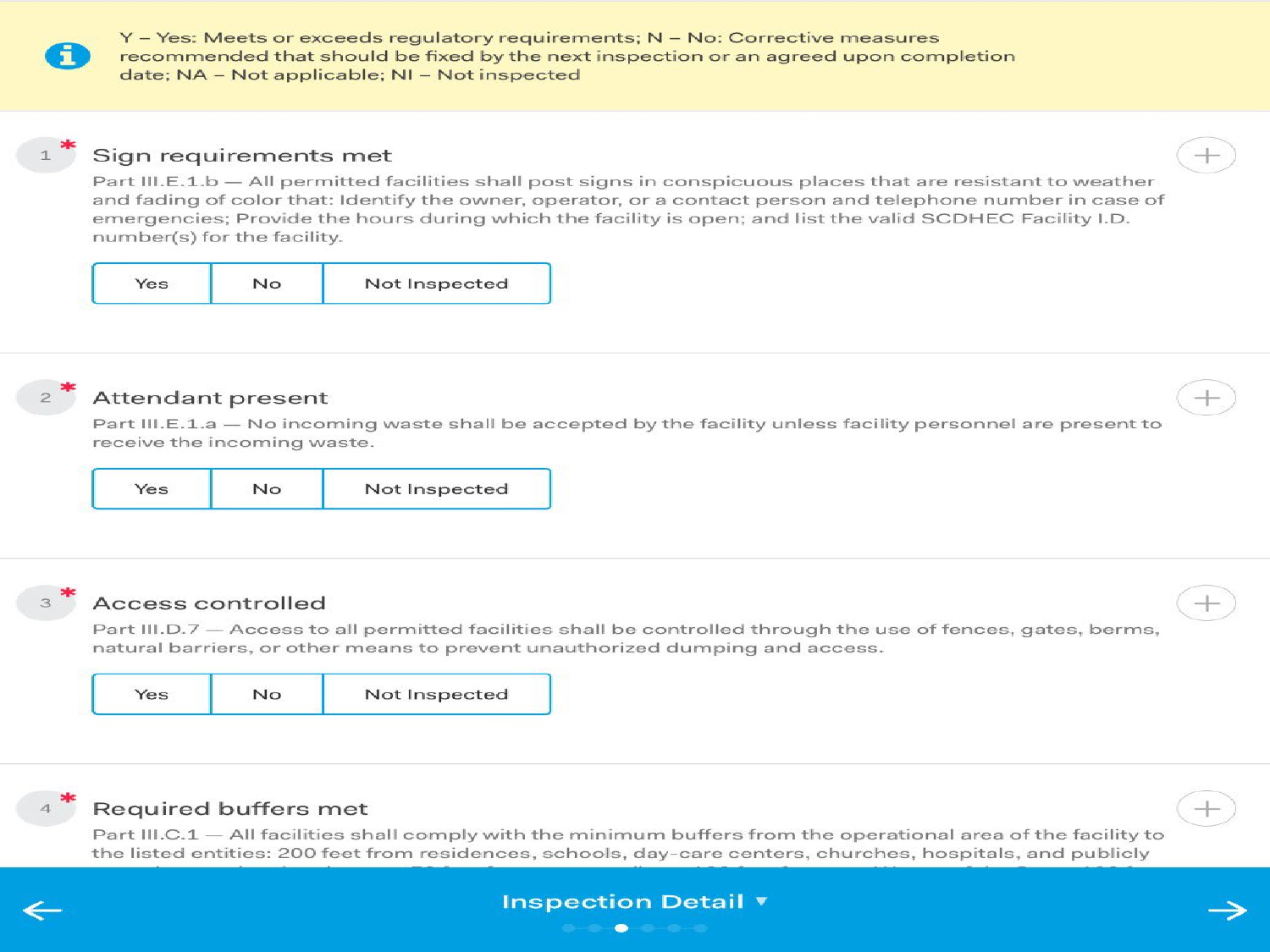#### **SWANA TEST COMPOSTING FACILITY:**



| Solid Waste - Compost Type 1                                                                                                                   |                   |  |  |  |
|------------------------------------------------------------------------------------------------------------------------------------------------|-------------------|--|--|--|
| Inspector: Marissa Maria                                                                                                                       |                   |  |  |  |
| Start Date: 05/04/2022<br>Completed Date: 05/04/2022<br><b>Facility</b>                                                                        |                   |  |  |  |
| <b>Facility Name</b>                                                                                                                           |                   |  |  |  |
|                                                                                                                                                | <b>Swana Test</b> |  |  |  |
| Date of Inspection                                                                                                                             | 05/04/2022        |  |  |  |
| <b>Time of Inspection</b>                                                                                                                      | 4:02 PM           |  |  |  |
| County                                                                                                                                         | Horry             |  |  |  |
| Permit #                                                                                                                                       | <b>Test1234</b>   |  |  |  |
| <b>Inspection Processing</b>                                                                                                                   |                   |  |  |  |
| <b>Reason for Inspection</b>                                                                                                                   | Routine           |  |  |  |
| <b>Weather Conditions</b>                                                                                                                      | Sunny             |  |  |  |
| Temperature                                                                                                                                    | 70s               |  |  |  |
| Rainfall in past week                                                                                                                          | $1 - 1.5$         |  |  |  |
| <b>Weather Condition Description</b>                                                                                                           |                   |  |  |  |
| <b>Last Inspection</b>                                                                                                                         | 04/01/2022        |  |  |  |
| <b>Inspection Detail</b>                                                                                                                       |                   |  |  |  |
| Y - Yes: Meets or exceeds regulatory requirements; N - No: Corrective                                                                          |                   |  |  |  |
| measures recommended that should be fixed by the next inspection or an<br>agreed upon completion date; NA - Not applicable; NI - Not inspected |                   |  |  |  |
| 1. Sign requirements met                                                                                                                       | Yes               |  |  |  |
| 2. Attendant present                                                                                                                           | Yes               |  |  |  |

3. Access controlled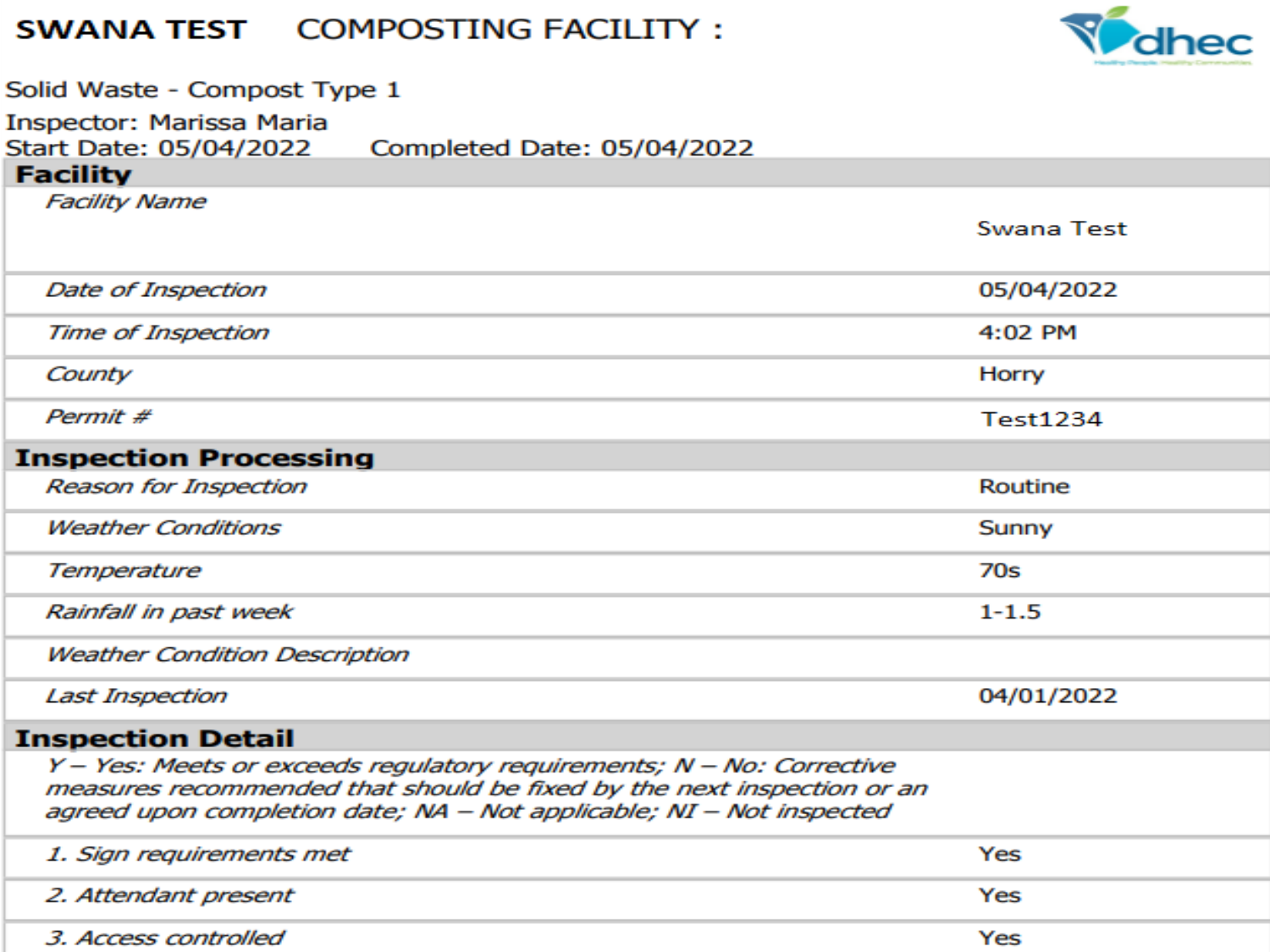#### **SWANA TEST COMPOSTING FACILITY:**



| Solid Waste - Compost Type 1                                                            |                                  |  |  |  |  |
|-----------------------------------------------------------------------------------------|----------------------------------|--|--|--|--|
| <b>Inspector: Marissa Maria</b><br>Start Date: 05/04/2022<br>Completed Date: 05/04/2022 |                                  |  |  |  |  |
| <b>Inspection Detail</b>                                                                |                                  |  |  |  |  |
| 10. All required equipment operational                                                  | Yes                              |  |  |  |  |
| 11. Piles monitored and managed to prevent fires                                        | Yes                              |  |  |  |  |
| 12. Adequate firelanes surrounding all piles                                            | Yes                              |  |  |  |  |
| 13. Dust controlled                                                                     | No                               |  |  |  |  |
| Excessive dust observed on site, reducing visibility.                                   |                                  |  |  |  |  |
|                                                                                         | Photo Taken: 5/4/2022 3:55:12 PM |  |  |  |  |
|                                                                                         |                                  |  |  |  |  |
| 14. Operating in accordance with approved plans and permit                              | Yes                              |  |  |  |  |
| 15. Monthly records of current materials on site maintained                             | Yes                              |  |  |  |  |
| 16. Permitted operational plan available                                                | Yes                              |  |  |  |  |
| 17. Incoming loads inspected                                                            | Yes                              |  |  |  |  |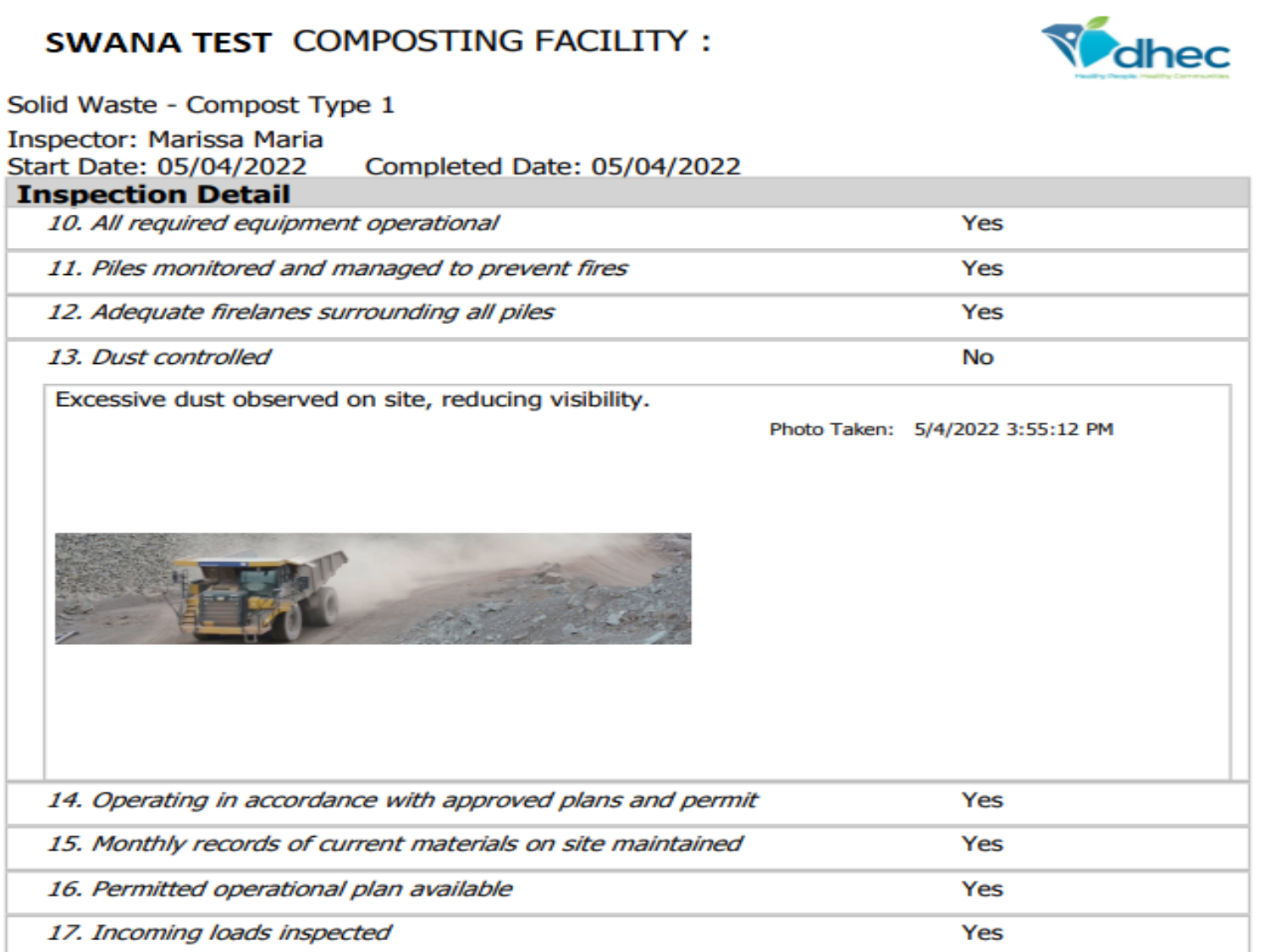

### The Digital Forms

Improve Communication

**Example Transparency** 

Streamline the Inspection Process

Provide a Digital Cabinet of All Inspections (When we go live externally)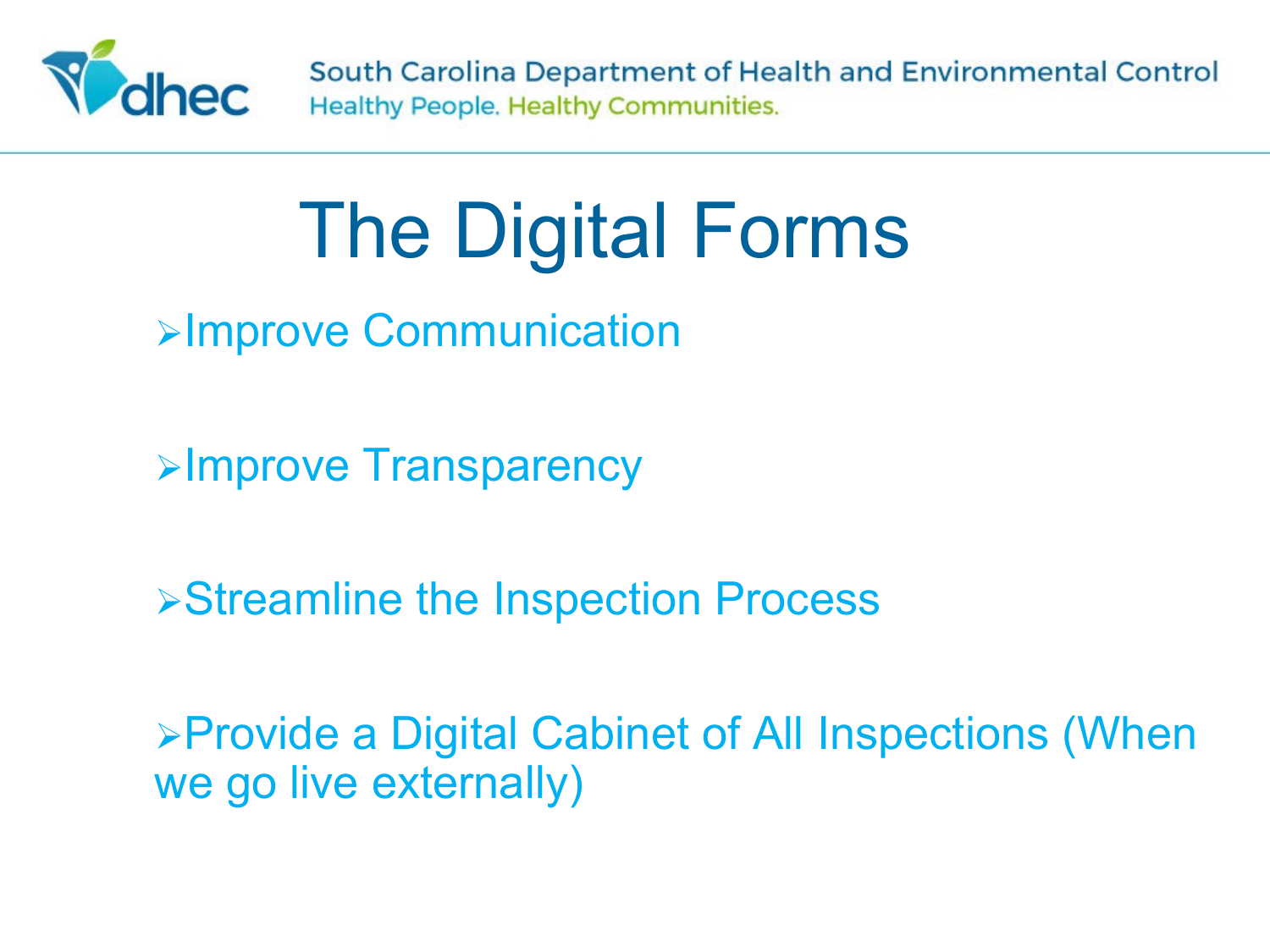

### Receiving the Inspection Form

Emailed to the Operator on File

 $\triangleright$  If no email is associated with the permitted facility, it will be mailed via USPS. (Until we go live externally)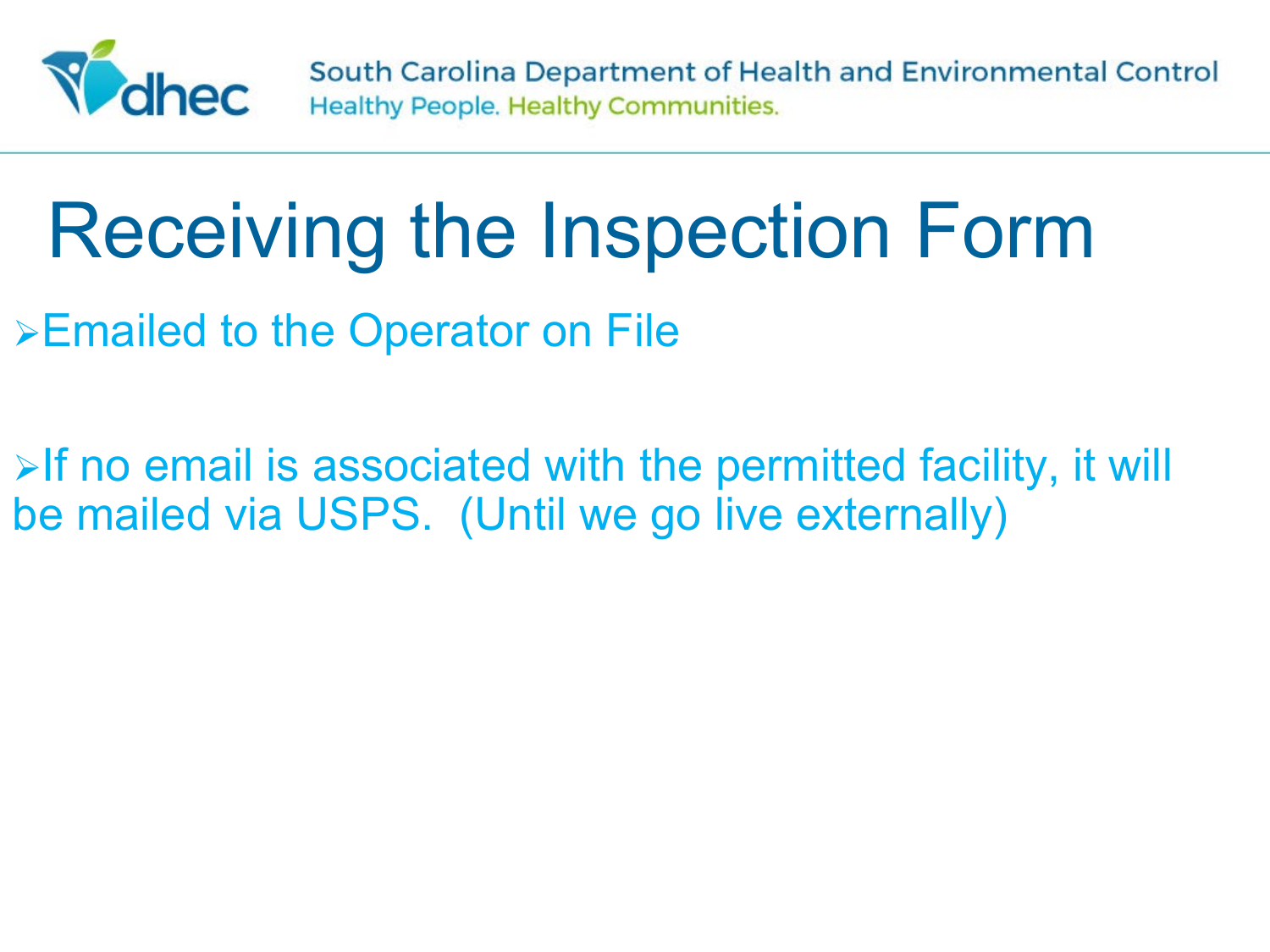

## Going Live Externally

- Final checks are being made with Program Areas
- **≻Best guess is in July, Solid Waste staff will be using** ePermitting internally
- **≻Going live externally probably beginning of August**
- Forms will be sent out to Class 2 and Class 3 Landfills, Composting Facilities, Land Application, and Solid Waste Processors
	- > The information provided on the forms will build our database for each permitted facility